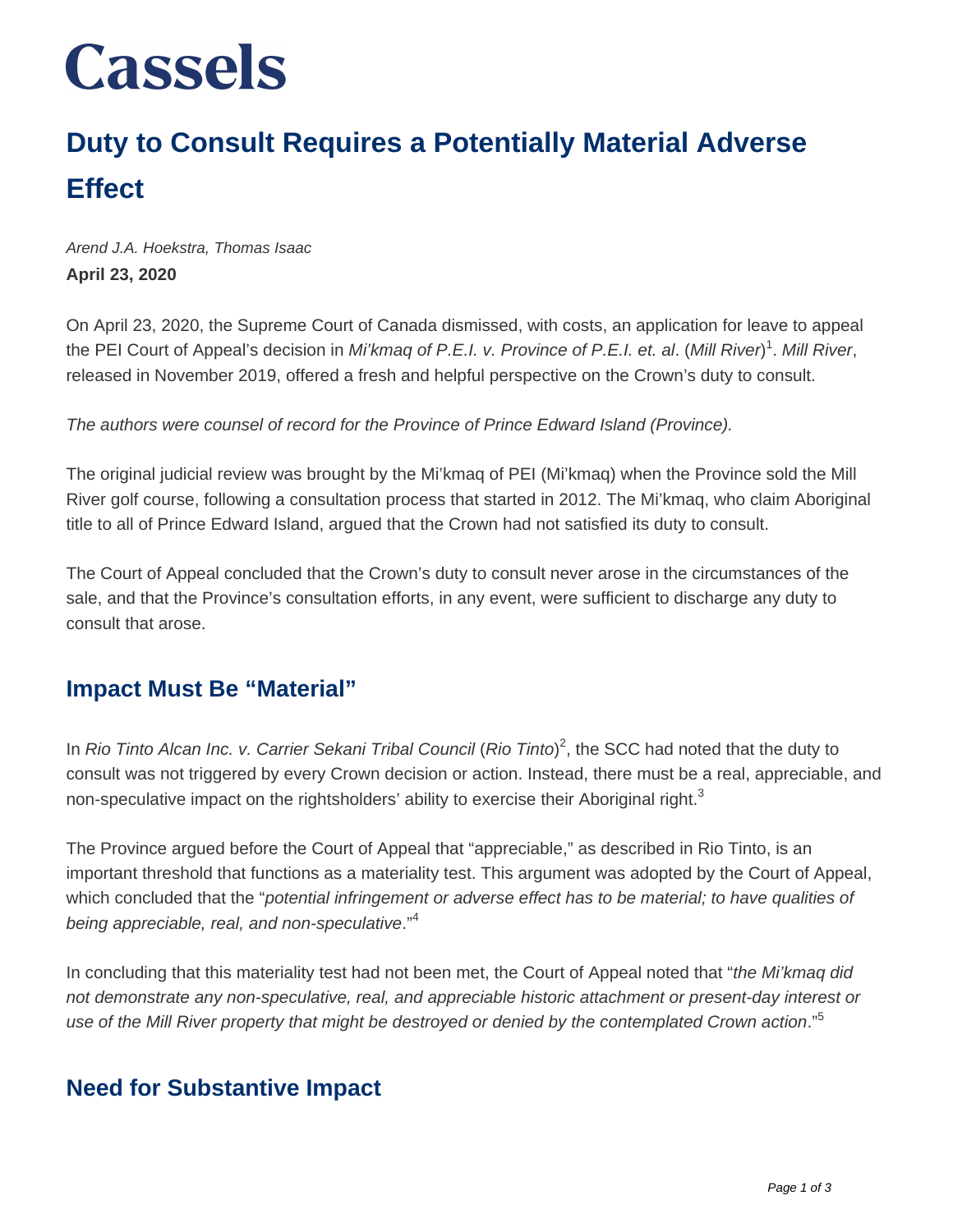# **Cassels**

The Mi'kmaq had claimed that any alienation of Crown land would result in an adverse effect capable of triggering the Crown's duty to consult since they asserted Aboriginal title to the entirety of Prince Edward Island.<sup>6</sup> In response, the Province argued that there must be something culturally significant or unique about the lands themselves that risked being lost because of the alienation.

The Court of Appeal concluded that not every transfer of Crown land will trigger the Crown's duty to consult. Whether the Crown's duty to consult is triggered is dependent on the unique context, based on (i) any historic interest or (ii) any present-day interest that could potentially be adversely affected by the change of interest or control $<sup>7</sup>$ </sup>

In this case, the preliminary strength of claim was assessed as 'weak.' The Mi'kmaq showed only minimal connection to the property; showed no connection of interest in the property probative of Aboriginal title; showed no identifiable interest in the property that could be affected by the transfer; showed no historic association or present-day association with the property; and did not show any uniqueness, significance, or special characteristics in the property.<sup>8</sup>

### **Broad Implications**

The Court of Appeal followed the guidance of the SCC in reaching its decision. As the Court noted, "there is no gap in the law calling for any new or supplementary jurisprudence."<sup>9</sup> But in reaching its decision, the Court of Appeal highlighted and applied the principles set out in Rio Tinto. The duty to consult is not triggered in every circumstance. While the threshold for triggering the Crown's duty to consult is low, there is a meaningful threshold. There must be a **material substantive adverse effect** in order to trigger the Crown's duty to consult.

The Court of Appeal's guidance is helpful for all parties working towards reconciliation. Significant resources and energy are expended across Canada consulting on Crown decisions and activities with no potential appreciable adverse effects. These consultation efforts put a burden on Crown, Indigenous, and industry resources and time, while doing little to protect asserted Aboriginal rights before they can be established through treaties or the courts.

## **Acknowledgement**

\_\_\_\_\_\_\_\_\_\_\_\_\_\_\_\_\_\_\_\_\_\_\_\_\_\_\_\_\_

Thomas Isaac and Arend Hoekstra were counsel of record for the Province of Prince Edward Island, along with Lynn Murray, QC of Key Murray Law (Charlottetown). The Province was also assisted by Michael Osborne of Cassels and Ryan MacDonald of Key Murray Law.